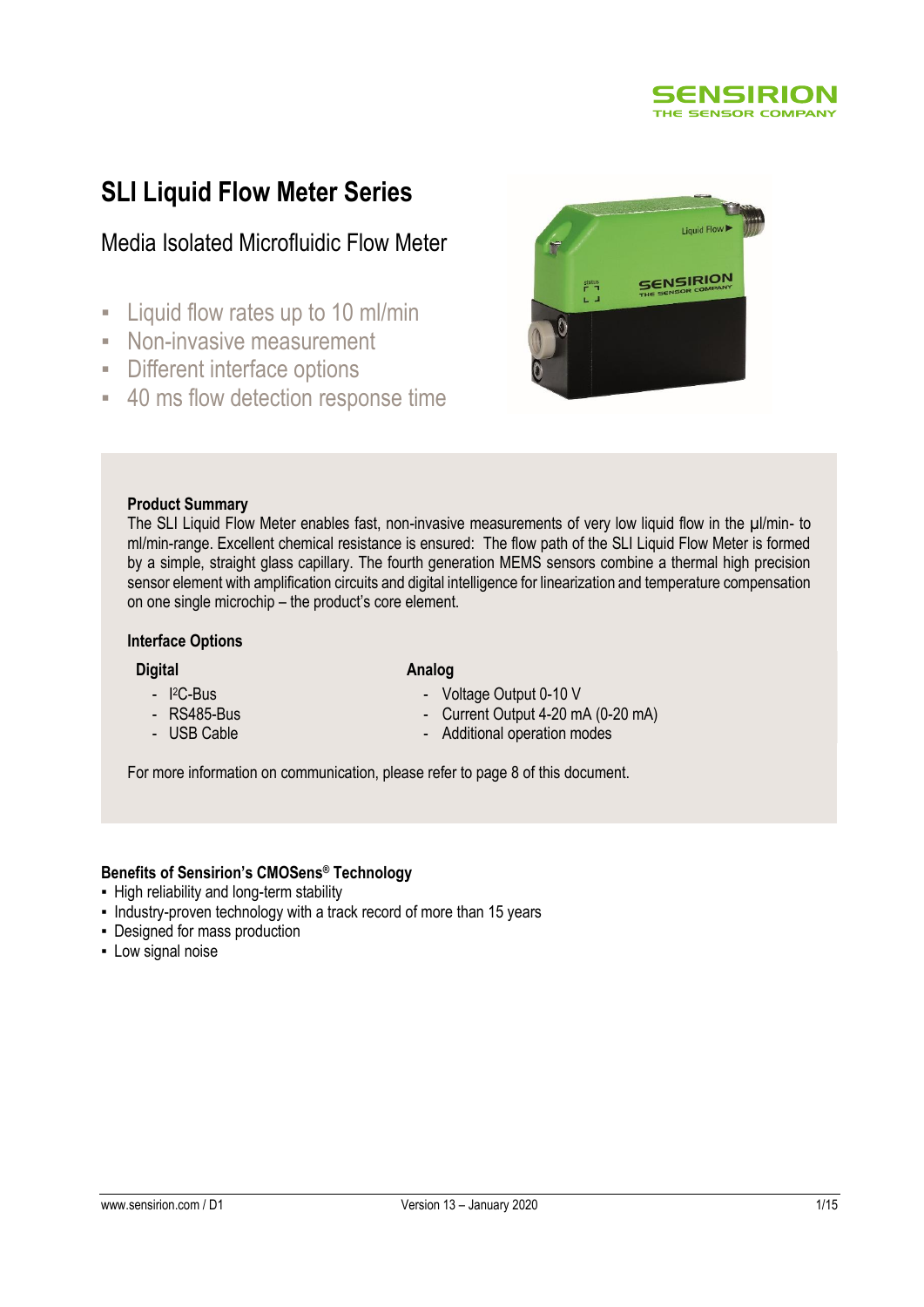

# **Content**

| <b>SLI Liquid Flow Meter Series</b>    |    |
|----------------------------------------|----|
| 1 Sensor Performance                   | 3  |
| 2 Specifications                       | 6  |
| 3 Sensor Output Signal Description     | 7  |
| 4 Communication Interface Description  | 8  |
| 5 Fluidic Specification and Connection | 9  |
| 6 Mechanical Specifications            | 10 |
| 7 Ordering Information                 | 11 |
| 8 CE, REACH, RoHS, and WEEE            | 12 |
| 9 Important Notices                    | 13 |
| 10 Headquarters and Subsidiaries       | 14 |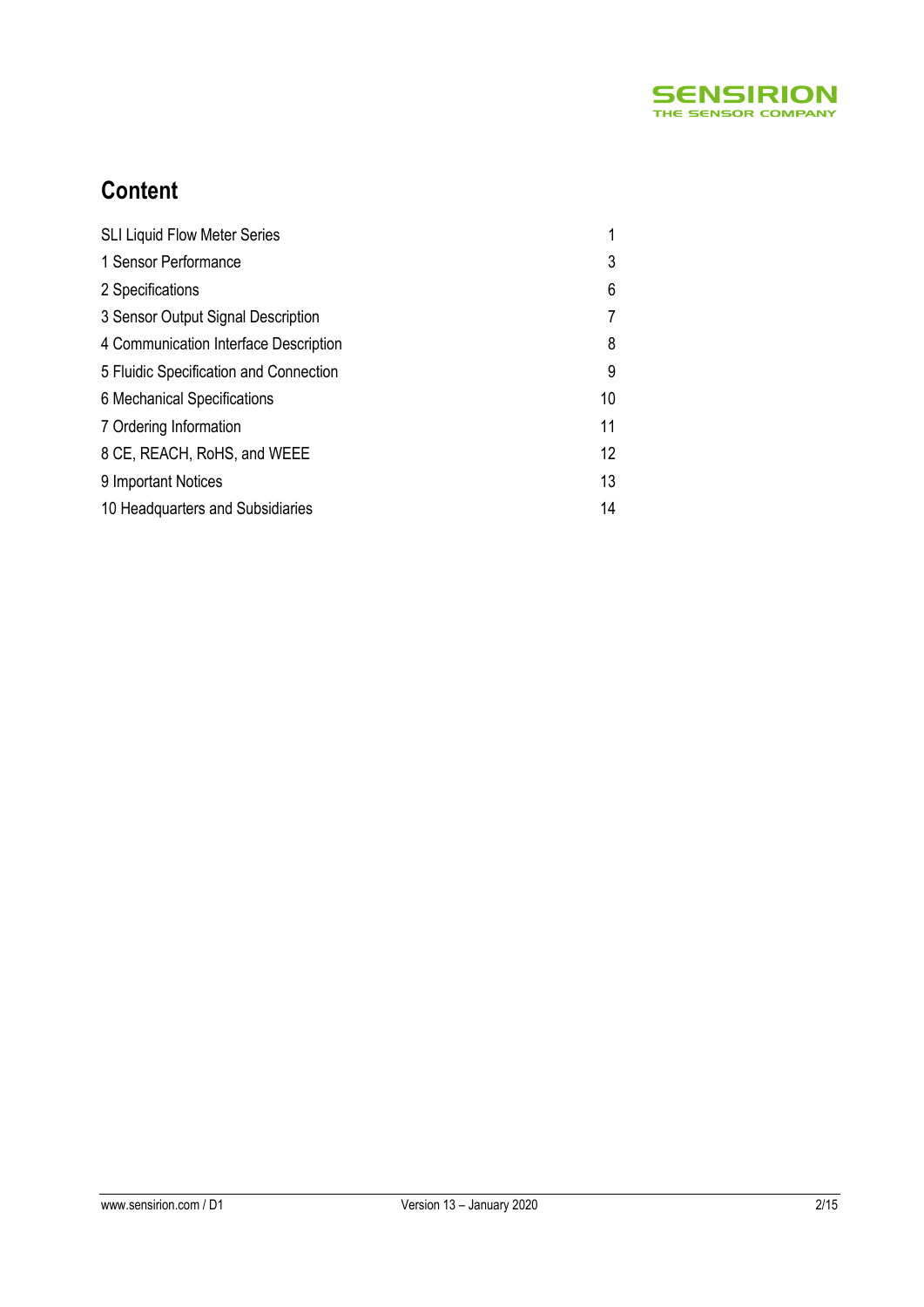

## **1 Sensor Performance**

| Parameter                                         | SLI-0430x | SLI-1000 | <b>SLI-2000</b>   | Unit              |
|---------------------------------------------------|-----------|----------|-------------------|-------------------|
| $H2O$ Full scale flow rate                        | 80        | 1000     | 5000              | $\mu$ /min        |
| H <sub>2</sub> O Sensor output limit <sup>a</sup> | 120       | 1100     | 5500 <sup>b</sup> | µl/min            |
| Accuracy below full scale                         | 5.0       | 5.0      | 5.0               | $%$ of m.v. $c$   |
| (whichever error is larger)                       | 0.15      | 0.2      | 0.2               | % of full scale   |
| Repeatability below full scale                    | 0.5       | 0.5      | 0.5               | $%$ of m.v.       |
| (whichever error is larger)                       | 0.01      | 0.02     | 0.02              | % of full scale   |
| Temperature coefficient                           | 0.13      | 0.1      | 0.1               | $%$ m.v. / $°C$   |
| (additional error / °C; whichever is larger)      | 0.003     | 0.004    | 0.004             | % full scale / °C |
| Mounting orientation sensitivity <sup>d</sup>     | < 0.4     | 1.0      | 1.5               | % of full scale   |
| Response time on power-up                         |           | ms       |                   |                   |

**Table 1:** Model specific performance of SLI (all data for medium **H2O**, 23°C)

| Parameter                                    | SLI-0430x | SLI-1000 | SLI-2000 | Unit                 |
|----------------------------------------------|-----------|----------|----------|----------------------|
| IPA full scale flow rate                     | 500       | 10'000   |          | $\mu$ /min           |
|                                              |           |          | 80       | ml/min               |
|                                              | 600       | 11'000   |          | $\mu$ /min           |
| Sensor output limit <sup>a</sup>             |           |          | 90       | ml/min               |
| Accuracy below full scale                    | 20        | 20       | 10       | $%$ of m $v$ $\circ$ |
| (whichever error is larger)                  |           |          | 0.5      | % of full scale      |
| Repeatability below full scale               |           |          | 1.5      | $%$ of m.v.          |
| (whichever error is larger)                  | 0.05      | 0.05     | 0.03     | % of full scale      |
| Temperature coefficient                      | 0.5       | 0.4      | 0.35     | $%$ m.v. $/$ °C      |
| (additional error / °C; whichever is larger) | 0.025     | 0.02     | 0.02     | % full scale / °C    |

**Table 2:** Model specific performance of SLI (all data for medium **IPA**, 23°C)

<sup>a</sup> Flow rate at which the sensor output saturates. See section 1.1 for performance between full scale and saturation point

<sup>b</sup> Extended range up to 10500 µl/min, see section 1.1 for performance specifications

<sup>c</sup> Measured value

<sup>d</sup> Maximum additional offset when mounted vertically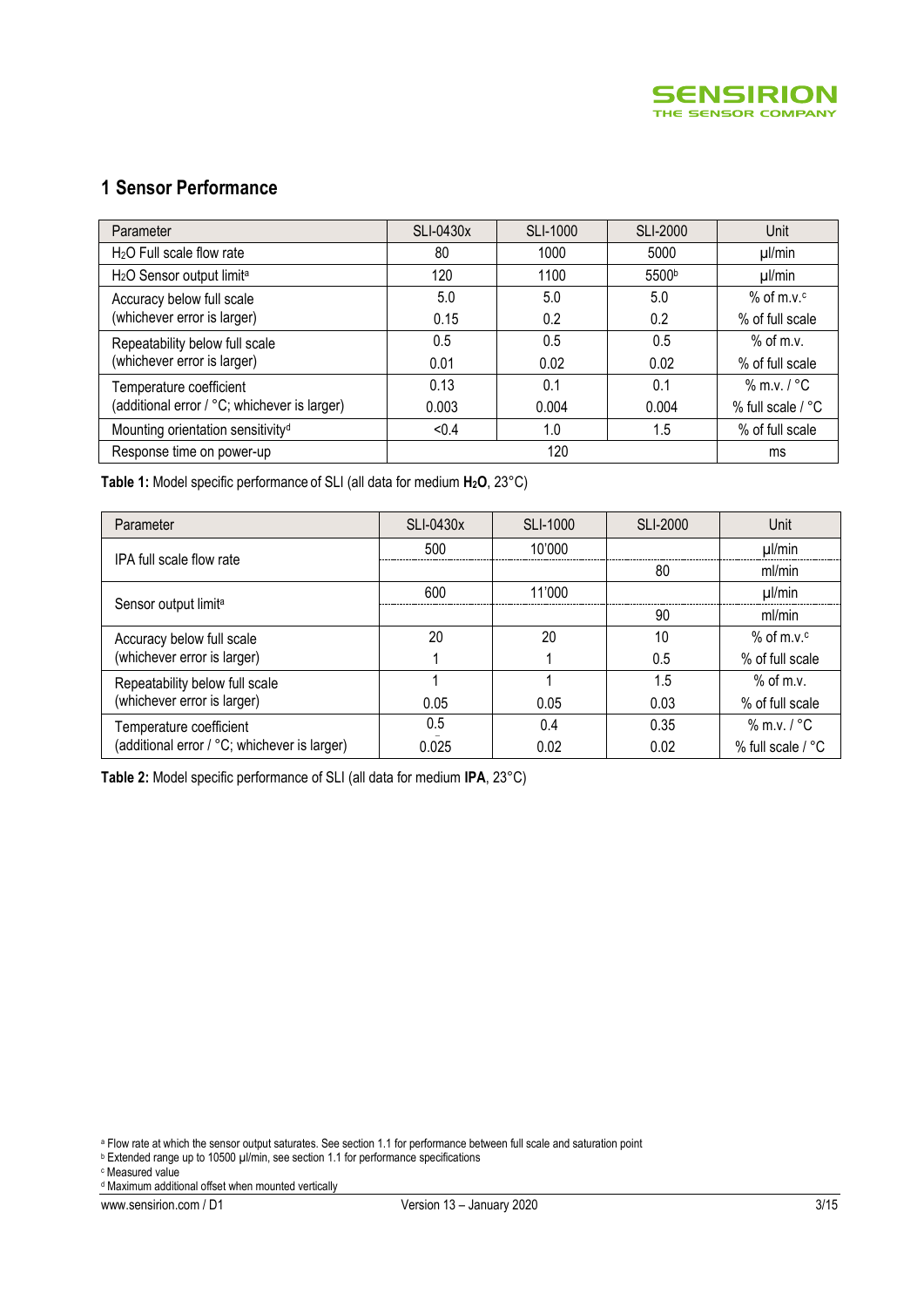

#### **1.1 Specification Charts**



**Figure 1:** Flow meter accuracy and repeatability across the flow range. Relative error in % of measured value (left column) and absolute error in  $\mu$ l/min (right column) for H<sub>2</sub>O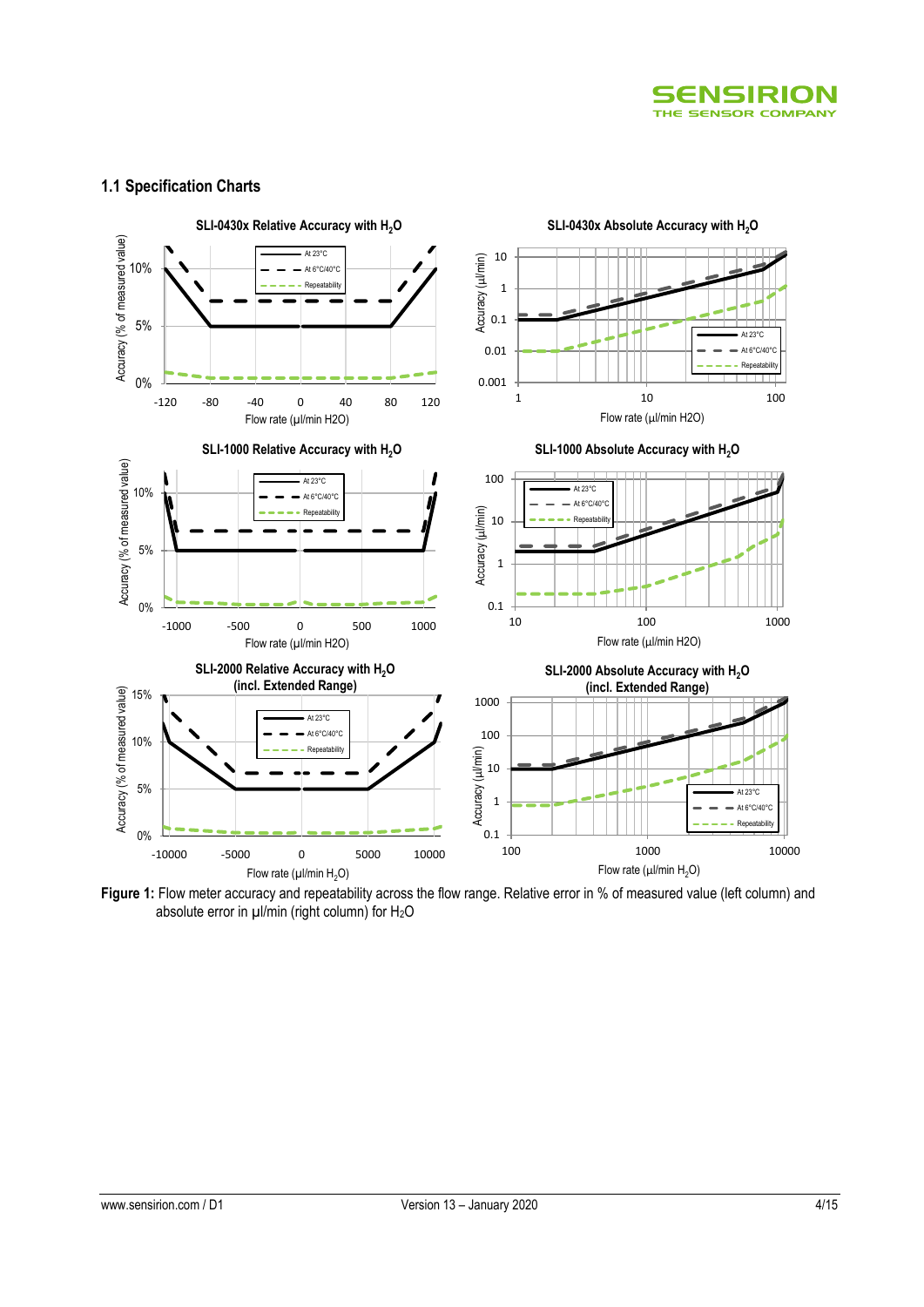



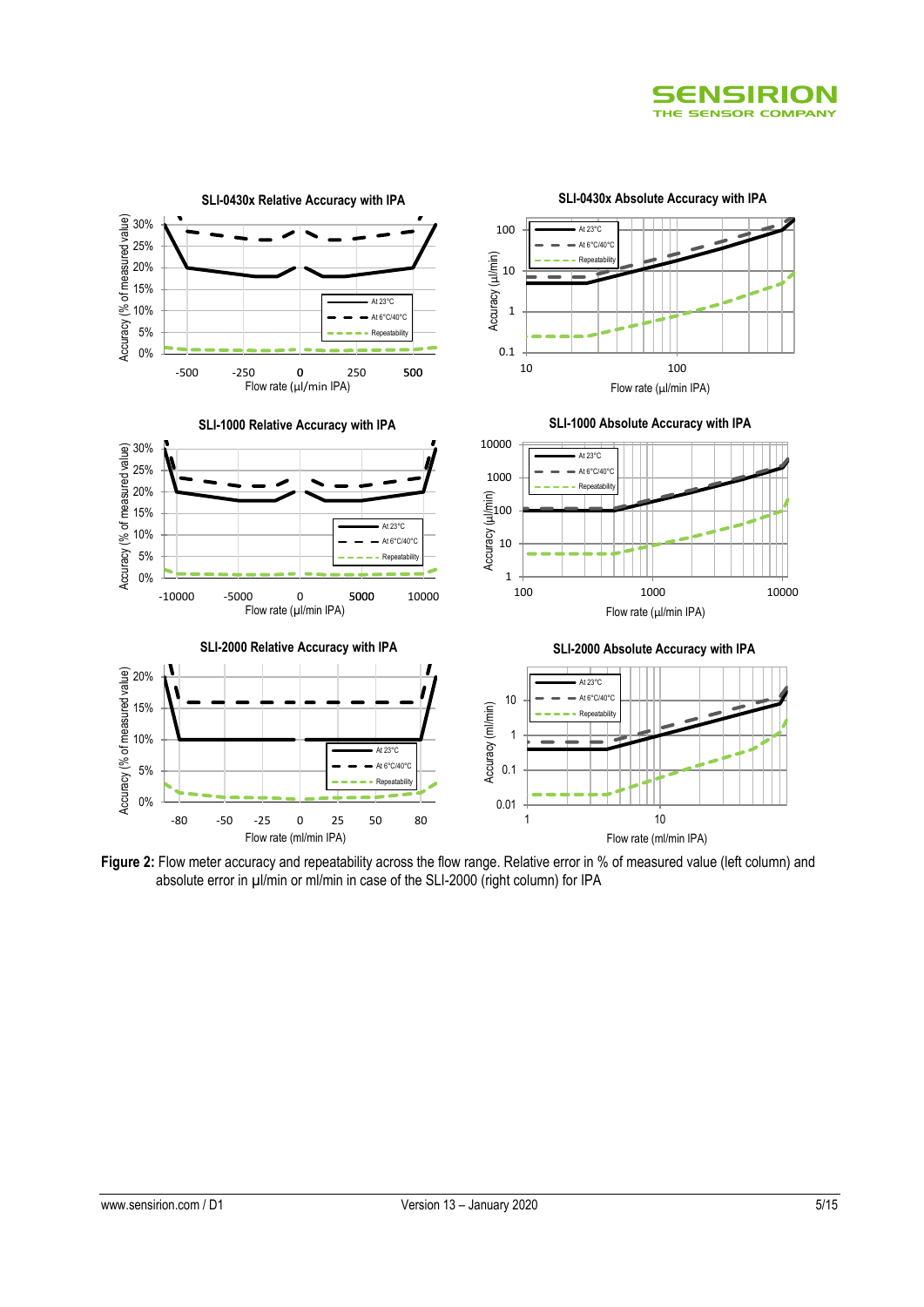

## **2 Specifications**

#### **2.1 Electrical Specifications**

This section describes the electrical specification when connecting directly to the sensor's M8 connector for I<sup>2</sup>C communication. The preferred mode of communication is via the SCC1 interface cables. See the respective SCC1 cable datasheets for further details.

| Parameter         | Svmbol     | Conditions          | Min. | voical | IMax. | <b>Units</b> | <b>Comments</b> |
|-------------------|------------|---------------------|------|--------|-------|--------------|-----------------|
| Supply voltage DC | <b>VDD</b> |                     |      |        |       |              |                 |
| Supply current    | <b>IDD</b> | <b>IMeasurement</b> |      | 6.8    |       | <b>ImA</b>   | $VDD =$         |

**Table 3:** DC Characteristics

#### **2.2 Timing Specifications**

The SLI flow meter shows bidirectional, linear transfer characteristics. The product comes fully calibrated for water and IPA.

| Parameter                           | Symbol           | Min. | <b>Typical</b> | Max. | <b>Units</b> | <b>Comments</b>                                                                                               |
|-------------------------------------|------------------|------|----------------|------|--------------|---------------------------------------------------------------------------------------------------------------|
| Power-up time                       | tpu              |      |                | 25   | lms          | Time to sensor ready                                                                                          |
| Flow detection response<br>time     |                  |      | <50            |      | lms          | Response time to flow changes ( $\tau_{63}$ )                                                                 |
| <b>I<sup>2</sup>C</b> SCL frequency | T <sub>12C</sub> |      | 100            | 400  | kHz          |                                                                                                               |
| Readout frequency                   |                  | 12.5 | 200            | 1000 | <b>Hz</b>    | Depending on Resolution setting. Sampling time for 9 bit<br>resolution: 1 ms, for 16 bit resolution: < 80 ms. |

**Table 4:** Timing specifications

#### **2.3 Absolute Minimum and Maximum Ratings**

| Parameter                                   | Rating                    | Unit     |
|---------------------------------------------|---------------------------|----------|
| <b>Operating temperature</b>                |                           | ∣∘∩<br>◡ |
| Short term storage temperature <sup>e</sup> | $-10+60$                  | °С       |
| Operating humidity                          | $[095,$ %, non-condensing | % RH     |
| Short term storage humidity <sup>e</sup>    | $095$ %, non-condensing   | % RH     |
| Maximum supply voltage                      |                           |          |

**Table 5:** Absolute minimum and maximum ratings

#### **2.4 Electrical Connector and Pinout**

The flow meter is equipped with a male connector type M8, 4-pin, threaded lock according to IEC 61076-2-101 (Ed. 1)/ IEC 60947-5-2, and is compatible with Sensirion's SCC1 interface cables.

| Pin |             |
|-----|-------------|
|     | SDA (data)  |
| 2   | <b>GND</b>  |
| 3   | VDD         |
|     | SCL (clock) |



**Table 6:** Electrical pinout

<sup>e</sup> Flow path empty. Short term storage refers to temporary conditions during e.g. transport.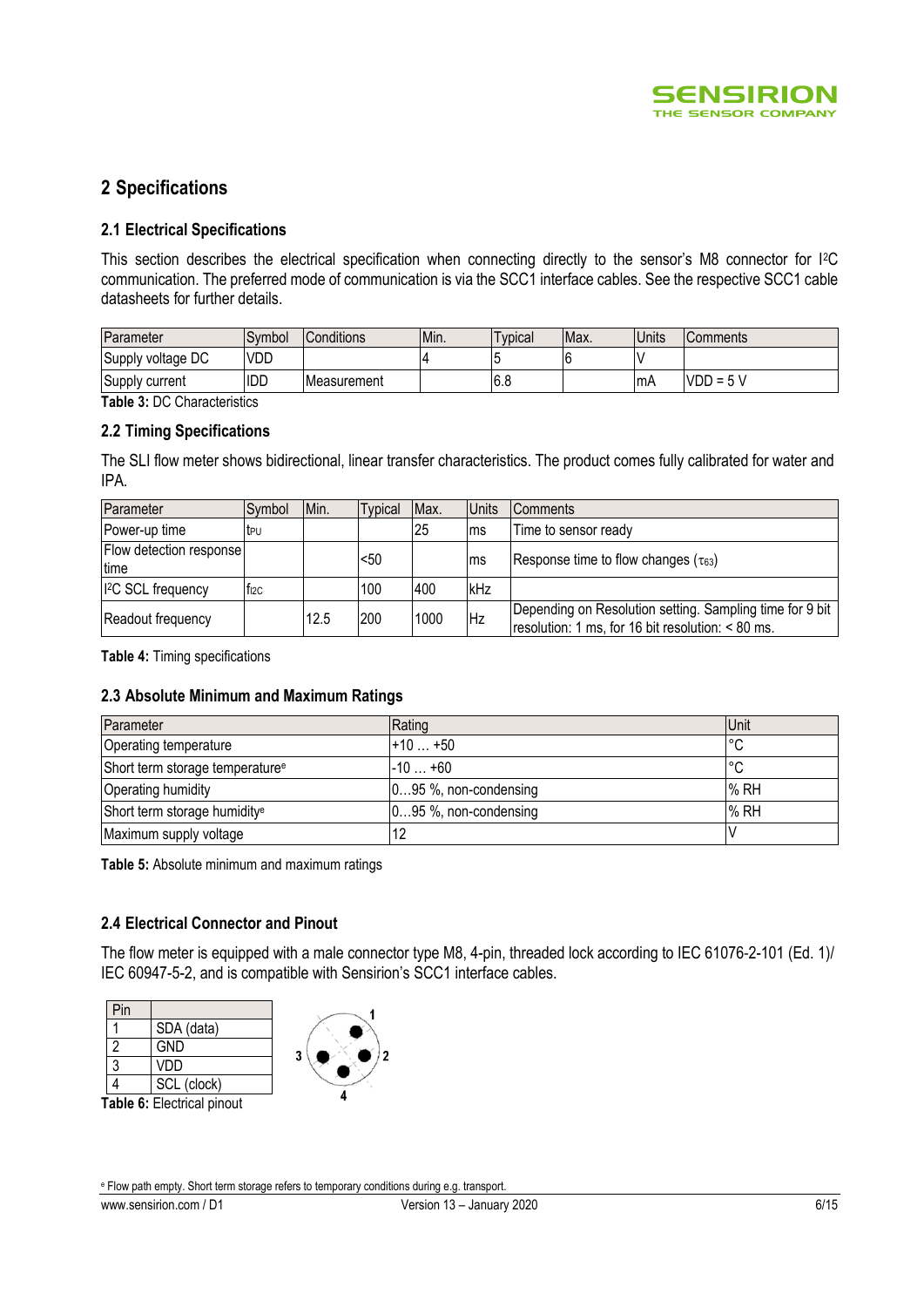

## **3 Sensor Output Signal Description**

#### **3.1 Calibration Field Information**

The SLI Liquid Flow Meters hold calibrations for two liquids, one for water (H<sub>2</sub>O) and one for isopropyl alcohol (IPA). Each calibration is stored on a separate calibration field (CF):

- Calibration field  $0: H<sub>2</sub>O$  (factory default)
- **-** Calibration field 1: IPA
- Calibration field 2 (SLI-2000 only, starting from SN 1627-00000): H<sub>2</sub>O extended range

The default calibration field (i.e. the active calibration field at power up) can be permanently changed via I<sup>2</sup>C or RS485 commands. Alternatively, the default calibration field can be changed using the USB-RS485 Sensor Viewer which is part of the Liquid Flow Meter Kit and also available in the download center on the Sensirion liquid flow webpage. [www.sensirion.com/liquidflow-download](http://www.sensirion.com/liquidflow-download)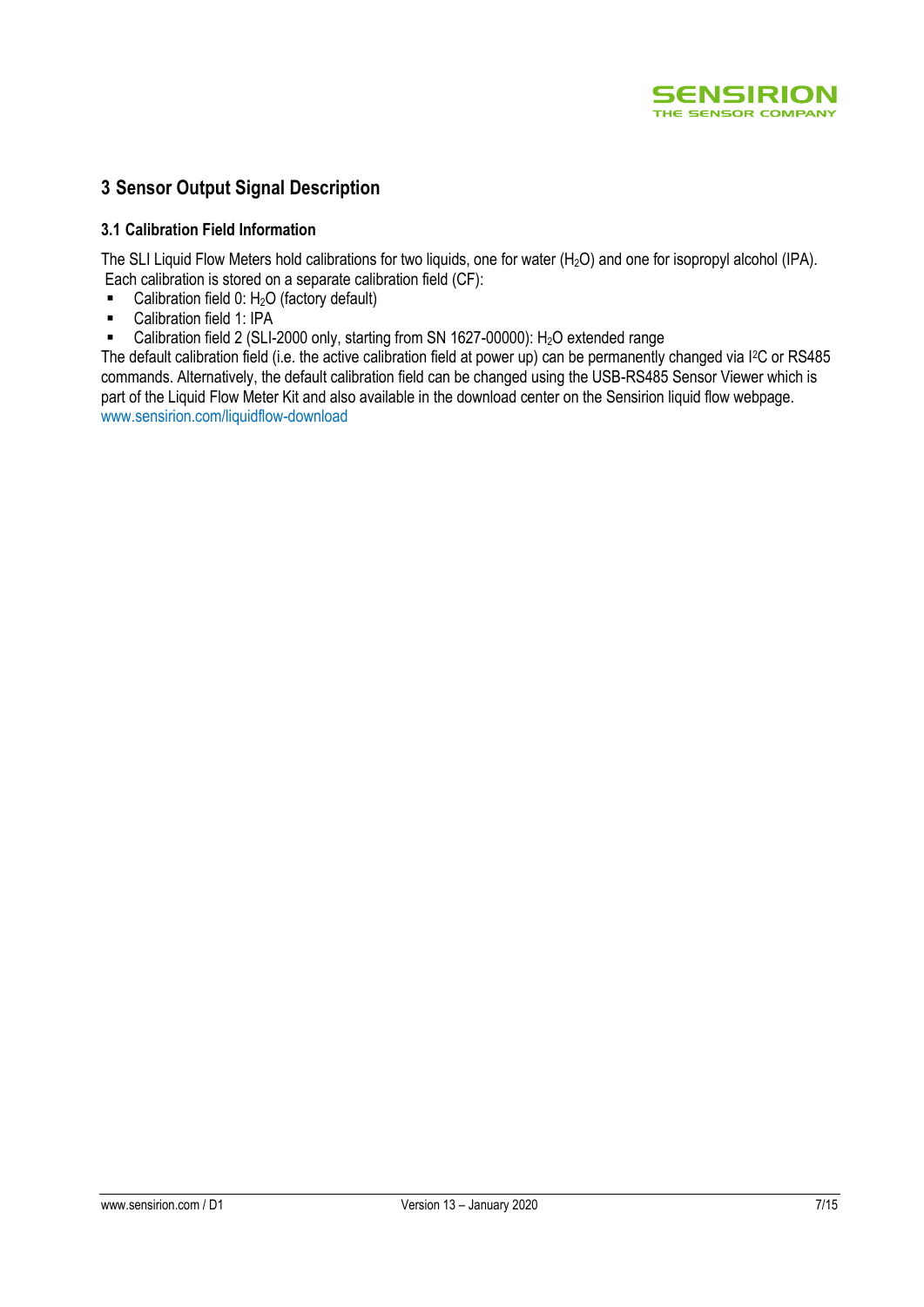

## **4 Communication Interface Description**

The preferred mode of operation for the SLI flow meters is via the digital RS485, analog 0-10 V, or analog 4-20 mA SCC1 interface cables.

#### **4.1 Digital Communication via RS485-Bus**

The SCC1-RS485 Sensor Cable for flow sensors allows the communication via RS485 interface for use in a demanding industrial automation environment. In addition to the standard commands available in the I²C interface of the sensor, the incorporated microcontroller of the cable provides more complex logic such as a dispense volume totalizer, automatic dispense detection, automatic heater control and data buffer for asynchronous read-out.

For further information please see the SCC1-RS485 Sensor Cable datasheet, available on [www.sensirion.com/liquidflow-download.](http://www.sensirion.com/liquidflow-download)

#### **4.2 Analog 0-10 V Communication**

The SCC1-ANALOG Sensor Cable allows simple and quick readout of Sensirion's liquid flow meters by converting the digital flow meter reading to an 0...10 V voltage output. The output scaling of the cable can be configured by the user and the cable additionally features a configurable digital (high/low) output with two different modes of operation (Flow Switch / Volume Counter).

For further information please see the SCC1-ANALOG Sensor Cable datasheet, available on [www.sensirion.com/liquidflow-download.](http://www.sensirion.com/liquidflow-download)

#### **4.3 Analog 4-20 mA (0-20 mA) Communication**

The SCC1-CURRENT Sensor Cable converts the sensor's digital signal to a 4…20 mA (0…20 mA) current output. The output scaling and the additional digital (high/low) output of the cable can be configured in the same way as for the SCC1-ANALOG voltage output cable.

For further information please see the SCC1-CURRENT Sensor Cable datasheet, available on [www.sensirion.com/liquidflow-download.](http://www.sensirion.com/liquidflow-download)

#### **4.4 Communication via USB cable**

The Sensirion USB Sensor Cable provides an easy to use USB Interface for laboratory and desktop use.

For further information please see the SCC1-USB Sensor Cable datasheet, available o[n www.sensirion.com/liquidflow](http://www.sensirion.com/liquidflow-download)[download.](http://www.sensirion.com/liquidflow-download)

#### **4.5 Digital Communication via I <sup>2</sup>C Bus**

The SLI liquid flow meters have been designed for use with the SCC1 interface cables. For special applications, direct communication with the flow meter via the standard I²C-interface is possible. The physical interface consists of two bus lines, a data line (SDA) and a clock line (SCL) which need to be connected via pull-up resistors to the bus voltage of the system.

These lines can be used on 3.3 V or 5 V levels with a recommended clock frequency of 100 kHz. For the detailed specifications of this I<sup>2</sup>C communication, please refer to specific I<sup>2</sup>C Application Notes from Sensirion.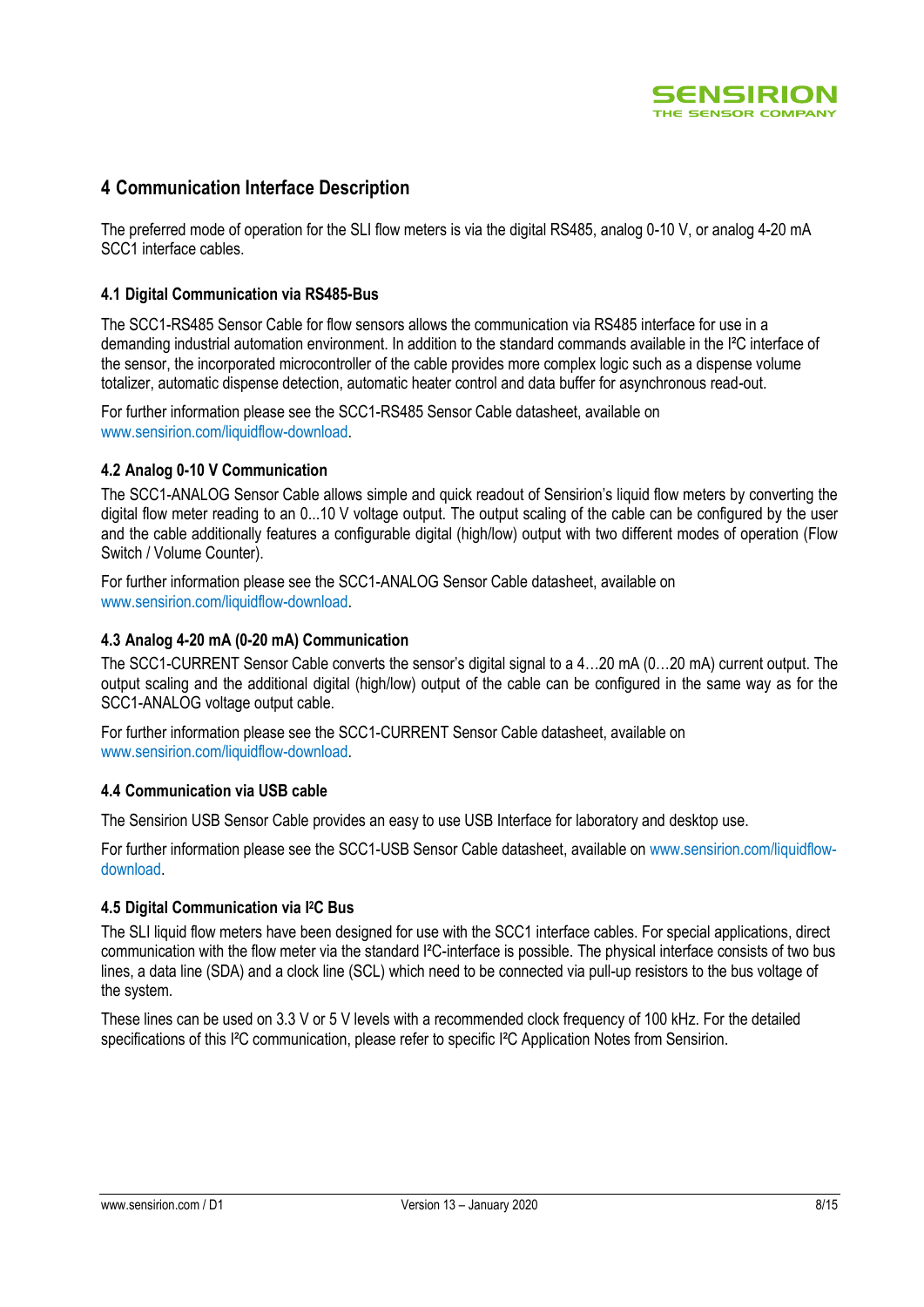

## **5 Fluidic Specification and Connection**

| Parameter                                                       | <b>SLI-0430C</b><br>SLI-0430                                          |  | <b>SLI-1000</b>                                               | <b>SLI-2000</b> |
|-----------------------------------------------------------------|-----------------------------------------------------------------------|--|---------------------------------------------------------------|-----------------|
| Fluid connection                                                | UNF 6-40 for<br>1/32" OD tubing<br>VICI®<br>Nanovolume™<br>compatible |  | UNF 1/4-28 flat-bottom for 1/16" or 1/8"<br>OD plastic tubing |                 |
| Pressure drop (at full scale flow rate, H <sub>2</sub> O, 23°C) | mbar                                                                  |  | $<$ 1 mbar                                                    | <1 mbar         |
| Pressure drop (at full scale flow rate, IPA, 23°C)              | 7 mbar                                                                |  | 5 mbar                                                        | 2 mbar          |
| Total internal volume                                           | $5 \mu$                                                               |  | $25$ $\mu$                                                    | $80 \mu$        |

**Table 7:** Fluidic Specifications

For more information on the fluidic connection please find: "Application Note Sensor Ports and Tubing Connections" in the Download Center on our webpage [\(www.sensirion.com/liquidflow-download\)](http://www.sensirion.com/liquidflow-download).

f1/8" OD tubing with 2 mm minimum ID is recommended for the SLI-2000.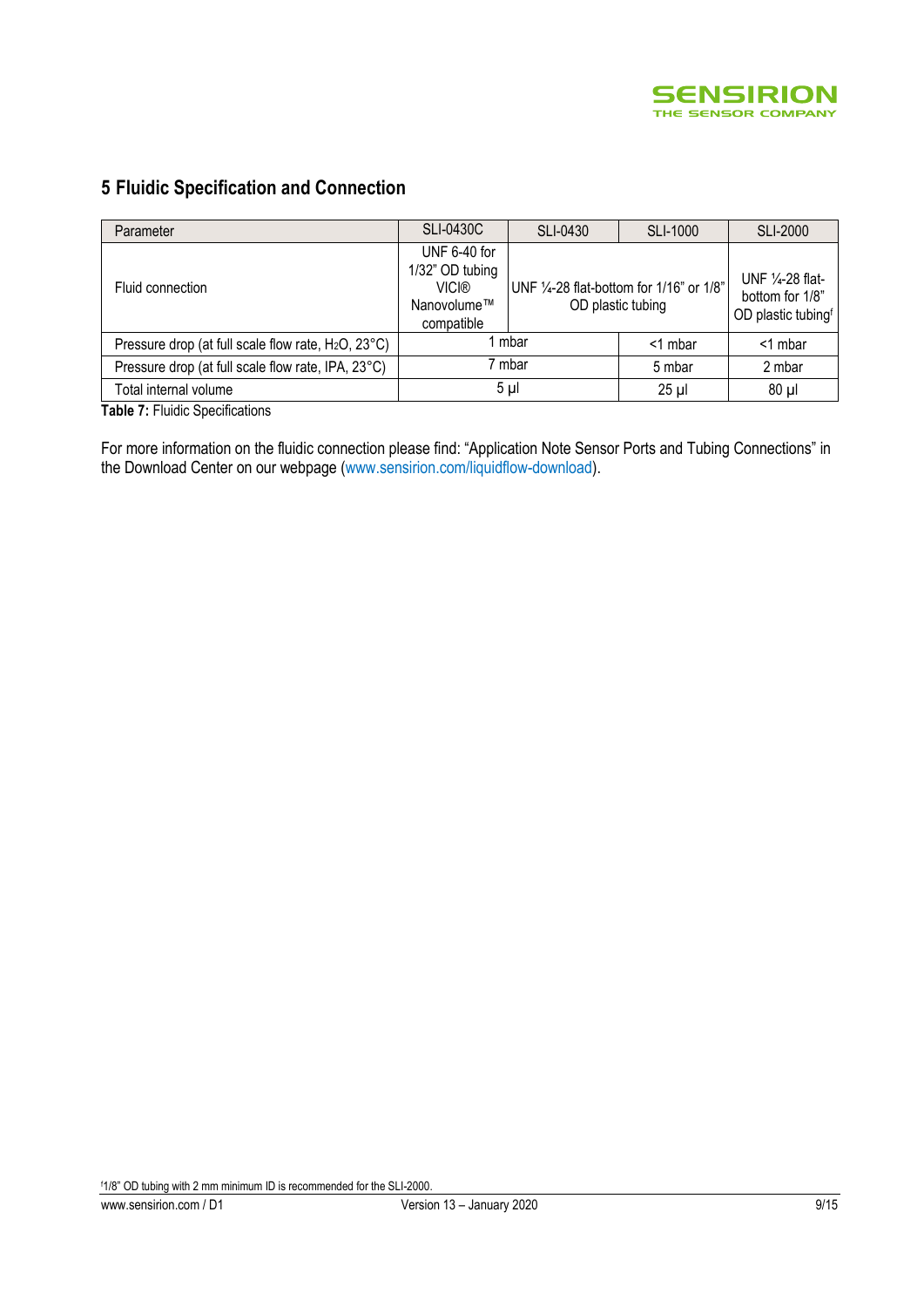

## **6 Mechanical Specifications**

| Parameter                              | SLI-0430x         | SLI-1000         | <b>SLI-2000</b>  |  |  |
|----------------------------------------|-------------------|------------------|------------------|--|--|
| Largest dimensions                     | 58 x 42.5 x 20 mm |                  |                  |  |  |
| Total mass                             | 53 <sub>g</sub>   |                  |                  |  |  |
| Inner diameter d                       | $430 \mu m$       | $1.0 \text{ mm}$ | $1.8 \text{ mm}$ |  |  |
| Protection class                       | IP 65             |                  |                  |  |  |
| Maximum recommended operating pressure | 50 bar            | 15 bar           | 15 bar           |  |  |
| Burst pressure                         | 150 bar           | 30 bar           | 30 bar           |  |  |

**Table 8:** Mechanical specifications and pressure rating





#### **SLI-0430 / SLI-1000 / SLI-2000**



#### **All dimensions in mm**

#### **6.1 Materials**

| Parameter                                  | <b>SLI-0430x</b>                      | <b>SLI-1000</b>        | <b>SLI-2000</b> |  |
|--------------------------------------------|---------------------------------------|------------------------|-----------------|--|
| <b>Wetted Materials:</b>                   |                                       |                        |                 |  |
| Internal sensor tube material<br>$\bullet$ | <b>Quartz Glass</b><br>(Fused Silica) | Borosilicate Glass 3.3 |                 |  |
| Fitting material                           | <b>PEEK</b>                           |                        |                 |  |
| Sealing material                           | None                                  | <b>FEP</b>             |                 |  |
| Non-Wetted Materials:                      |                                       |                        |                 |  |
| Housing<br>$\bullet$                       |                                       | ABS, Anodized Aluminum |                 |  |
| Screws and electrical connector            | <b>Stainless Steel</b>                |                        |                 |  |

**Table 8:** Wetted and non-wetted materials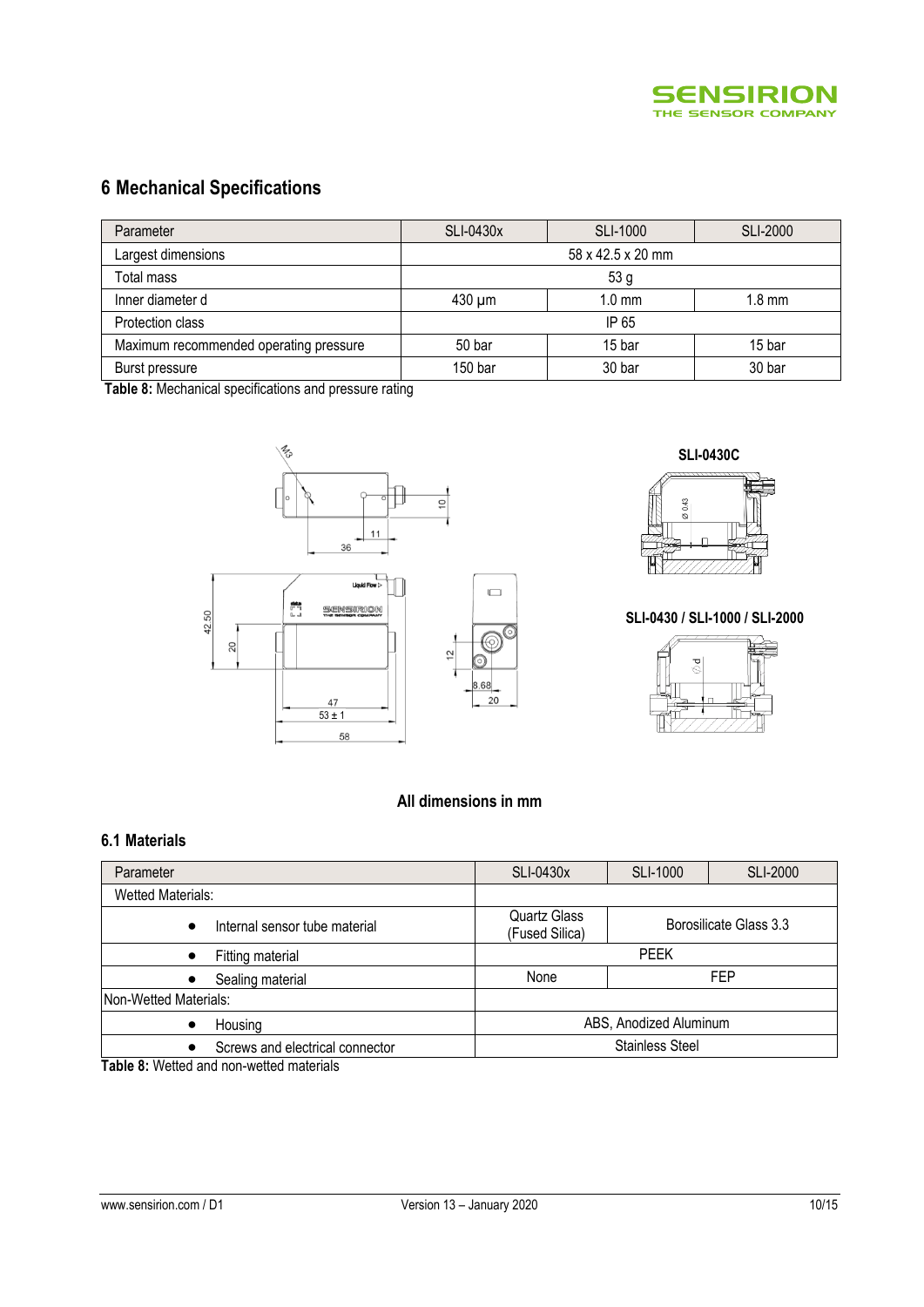

## **7 Ordering Information**

For OEM applications, the liquid flow meter can be purchased in larger quantities without any additional parts. For optimum performance, Sensirion recommends using the SLI liquid flow meters in combination with the SCC1 interface cables.

For laboratory use and technology evaluation, the Liquid Flow Meter Kit SLI-XXXX can be ordered.

This laboratory-package contains:

- Liquid Flow Meter SLI-XXXX<br>■ Basic set of fluidic connectors
- Basic set of fluidic connectors
- **PC Software (Viewer & Data Export Tool)**
- SCC1-USB 2m Sensor Cable with USB connector for plug-and-play connection to a PC
- **SCC1-Analog 2m Sensor Cable with 0-10 V voltage output.**

| Product                              | <b>Article Number</b> |
|--------------------------------------|-----------------------|
| SLI-0430 Liquid Flow Meter           | 1-100836-02           |
| SLI-0430C Liquid Flow Meter          | 3.000.332             |
| SLI-1000 Liquid Flow Meter           | 1-100835-01           |
| SLI-2000 Liquid Flow Meter           | 1-100895-01           |
| Flow Meter Kit SLI-0430 ready to use | 1-100893-01           |
| Flow Meter Kit SLI-1000 ready to use | 1-100879-01           |
| Flow Meter Kit SLI-2000 ready to use | 1-100894-01           |

| Interface Cables:                   |             |
|-------------------------------------|-------------|
| SCC1-RS485 Sensor Cable 2m          | 1-100804-01 |
| SCC1-RS485 Sensor Cable 5m          | 1-101122-01 |
| SCC1-ANALOG 0-10V Sensor Cable 2m   | 1-101072-01 |
| SCC1-ANALOG 0-10V Sensor Cable 10m  | 1-101219-01 |
| SCC1-CURRENT 0-20mA Sensor Cable 5m | 1-101667-01 |
| SCC1-USB Sensor Cable 2m            | 1-101007-01 |

**Table 9:** Ordering information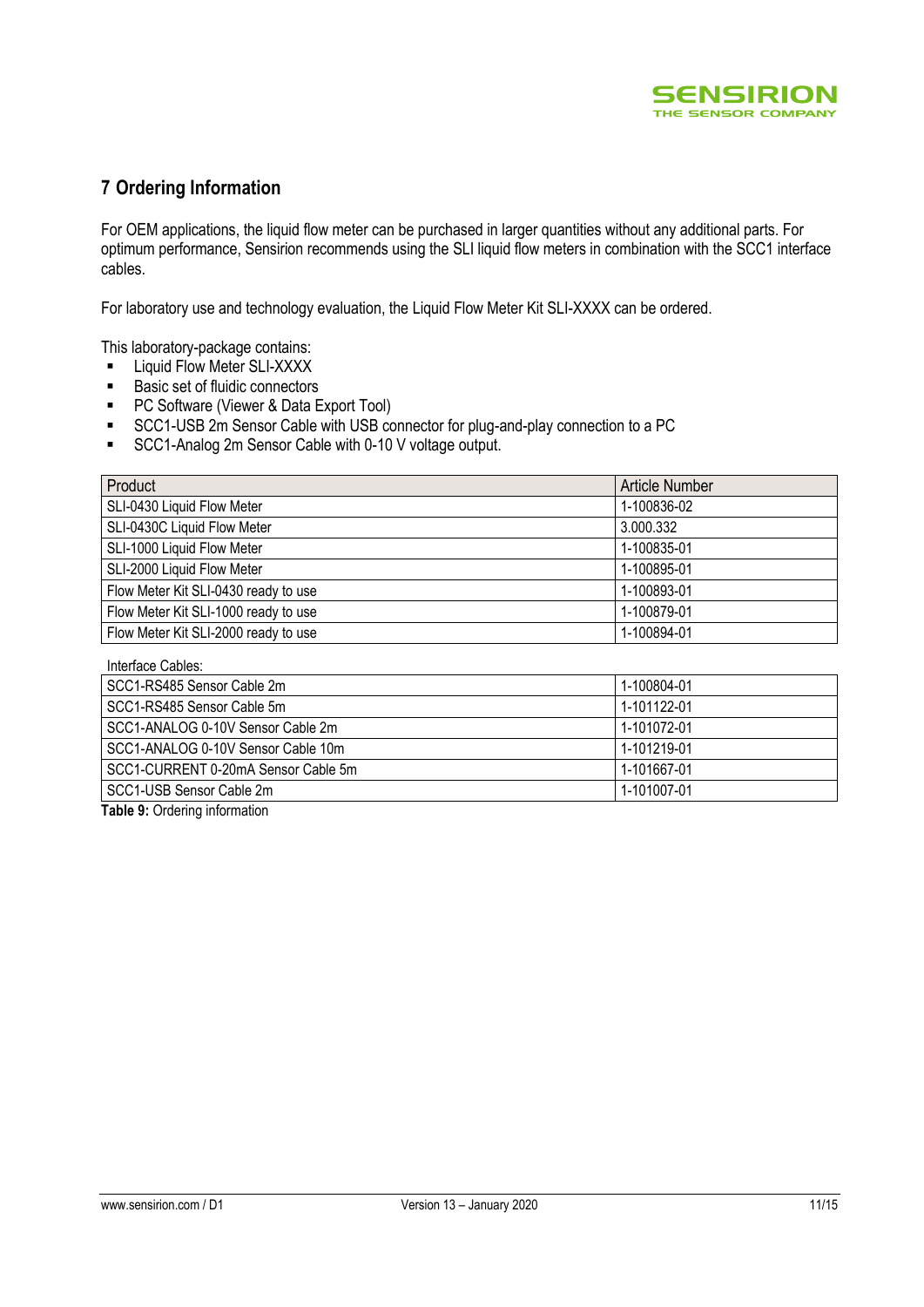

## **8 CE, REACH, RoHS, and WEEE**

The flow meters of the SLI series comply with requirements of the following directives and regulations:



- The device complies with norm EN 50081-2 (Emission Test Series), EN 50082-2 (Immunity Test Series) and ESD protection when used in combination with the SCC1-RS485, SCC1-ANALOG, or SCC1-CURRENT Sensor Cables.
- EU Directive 1907/2006/EC concerning Registration, Evaluation, Authorization and Restriction of Chemicals (**REACH**)
- EU Directive 2002/65/EC on the restriction of certain hazardous substances in electric and electronic equipment (**RoHS**), OJ01.01.2011
- EU Directive 2002/96/EC on waste electrical and electronic equipment (**WEEE**), OJ13.02.2003; esp. its Article 6 (1) with Annex II.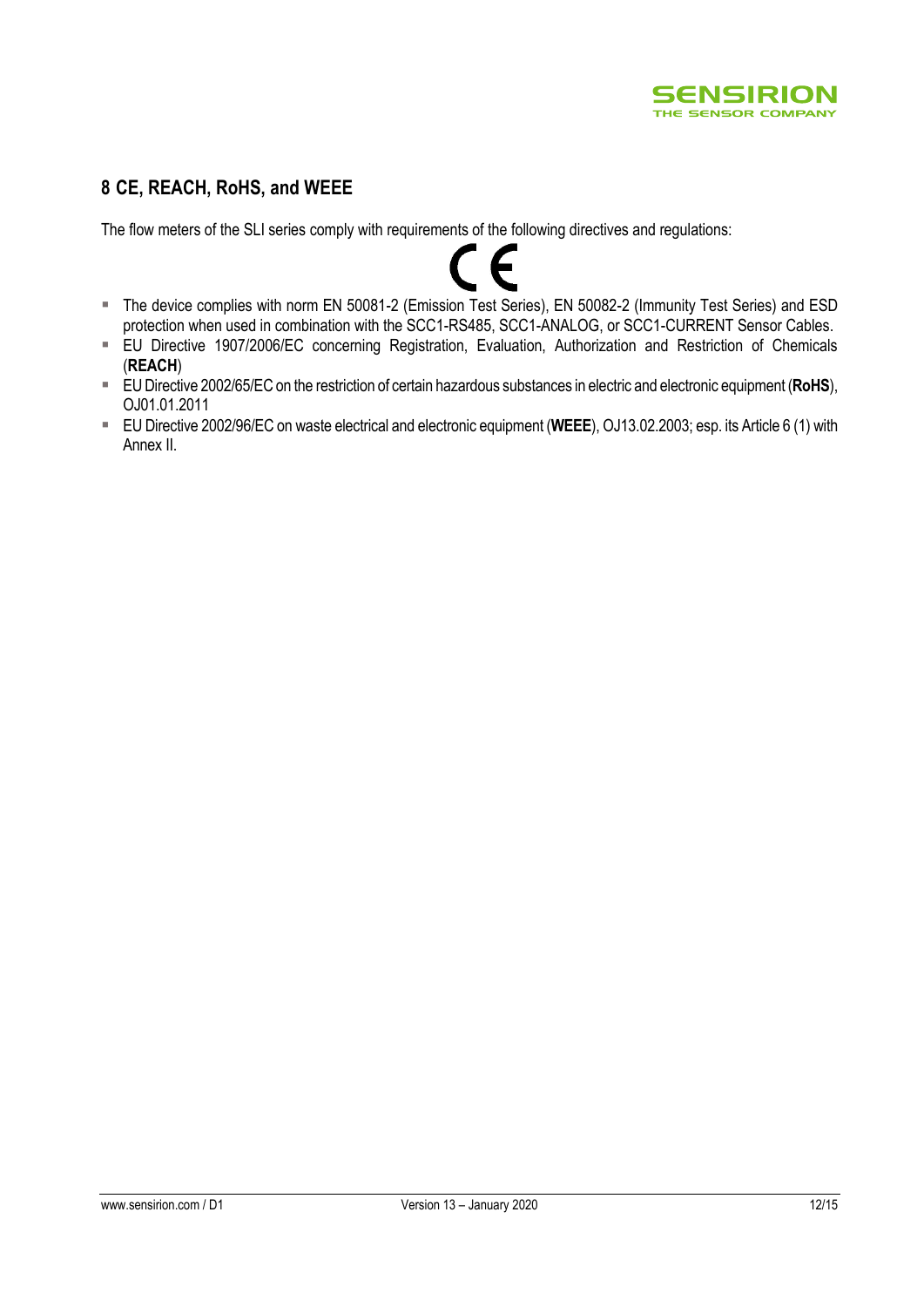

## **9 Important Notices**

#### **9.1 Warning, Personal Injury**

**Do not use this product as safety or emergency stop devices or in any other application where failure of the product could result in personal injury. Do not use this product for applications other than its intended and authorized use. Before installing, handling, using or servicing this product, please consult the data sheet and application notes. Failure to comply with these instructions could result in death or serious injury.**

If the Buyer shall purchase or use SENSIRION products for any unintended or unauthorized application, Buyer shall defend, indemnify and hold harmless SENSIRION and its officers, employees, subsidiaries, affiliates and distributors against all claims, costs, damages and expenses, and reasonable attorney fees arising out of, directly or indirectly, any claim of personal injury or death associated with such unintended or unauthorized use, even if SENSIRION shall be allegedly negligent with respect to the design or the manufacture of the product.

#### **9.2 ESD Precautions**

The inherent design of this component causes it to be sensitive to electrostatic discharge (ESD). To prevent ESD-induced damage and/or degradation, take customary and statutory ESD precautions when handling this product.

#### **9.3 Warranty**

SENSIRION warrants solely to the original purchaser of this product for a period of 12 months (one year) from the date of delivery that this product shall be of the quality, material and workmanship defined in SENSIRION's published specifications of the product. Within such period, if proven to be defective, SENSIRION shall repair and/or replace this product, in SENSIRION's discretion, free of charge to the Buyer, provided that:

notice in writing describing the defects shall be given to SENSIRION within fourteen (14) days after their appearance;

such defects shall be found, to SENSIRION's reasonable satisfaction, to have arisen from SENSIRION's faulty design, material, or workmanship;

- the defective product shall be returned to SENSIRION's factory at the Buyer's expense; and
- the warranty period for any repaired or replaced product shall be limited to the unexpired portion of the original period.

This warranty does not apply to any equipment which has not been installed and used within the specifications recommended by SENSIRION for the intended and proper use of the equipment. EXCEPT FOR THE WARRANTIES EXPRESSLY SET FORTH HEREIN, SENSIRION MAKES NO WARRANTIES, EITHER EXPRESS OR IMPLIED, WITH RESPECT TO THE PRODUCT. ANY AND ALL WARRANTIES, INCLUDING WITHOUT LIMITATION, WARRANTIES OF MERCHANTABILITY OR FITNESS FOR A PARTICULAR PURPOSE, ARE EXPRESSLY EXCLUDED AND DECLINED.

SENSIRION is only liable for defects of this product arising under the conditions of operation provided for in the data sheet and proper use of the goods. SENSIRION explicitly disclaims all warranties, express or implied, for any period during which the goods are operated or stored not in accordance with the technical specifications.

SENSIRION does not assume any liability arising out of any application or use of any product or circuit and specifically disclaims any and all liability, including without limitation consequential or incidental damages. All operating parameters, including without limitation recommended parameters, must be validated for each customer's applications by customer's technical experts. Recommended parameters can and do vary in different applications.

SENSIRION reserves the right, without further notice, (i) to change the product specifications and/or the information in this document and (ii) to improve reliability, functions and design of this product.

Copyright© 2020, by SENSIRION.

CMOSens® is a trademark of Sensirion

All rights reserved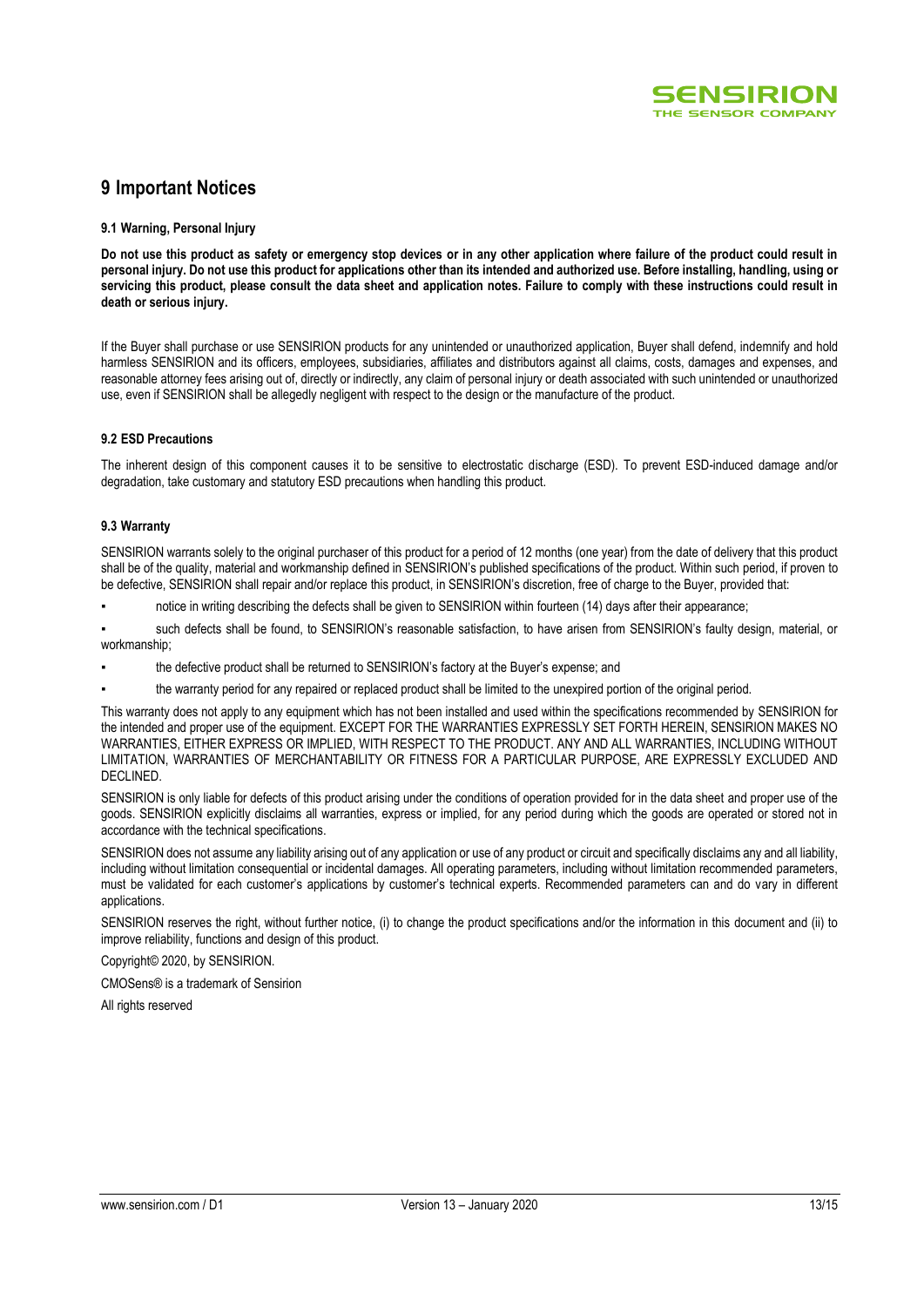

## **10 Headquarters and Subsidiaries**

**Sensirion AG** Laubisruetistr. 50 CH-8712 Staefa ZH Switzerland

phone: +41 44 306 40 00 fax: +41 44 306 40 30 info@sensirion.com www.sensirion.com

**Sensirion Taiwan Co. Ltd** phone: +886 3 5506701 info@sensirion.com

**Sensirion Inc., USA** phone: +1 312 690 5858 info-us@sensirion.com www.sensirion.com

**Sensirion Japan Co. Ltd.** phone: +81 3 3444 4940 info-jp@sensirion.com www.sensirion.co.jp

**Sensirion Korea Co. Ltd.** phone: +82 31 337 7700~3 info-kr@sensirion.com www.sensirion.co.kr

**Sensirion China Co. Ltd.** phone: +86 755 8252 1501 info-cn@sensirion.com www.sensirion.com.cn

www.sensirion.com To find your local representative, please visit www.sensirion.com/distributors